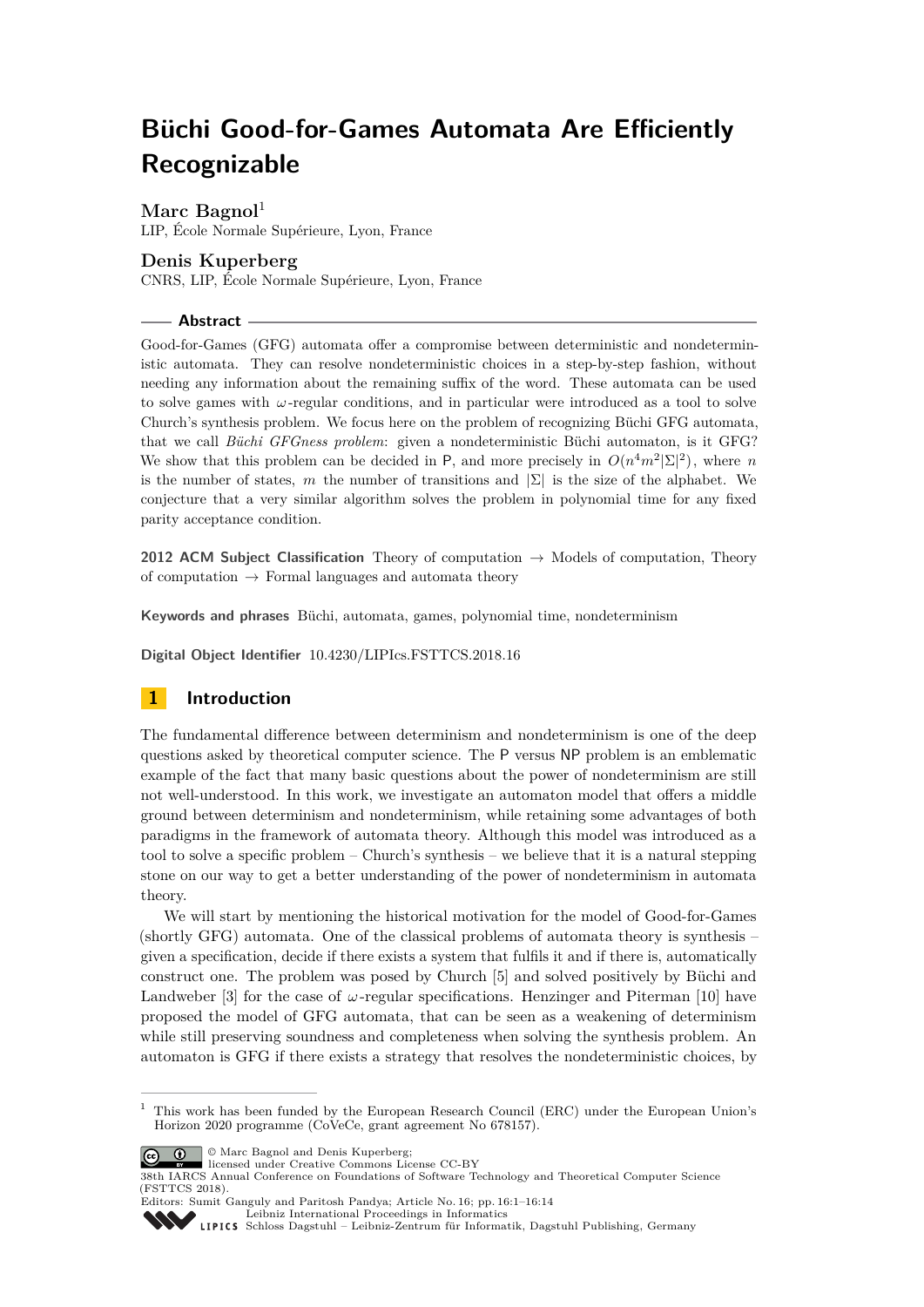#### **16:2 Büchi Good-for-Games Automata Are Efficiently Recognizable**

taking into account only the prefix of the input *ω*-word read so far. The strategy is supposed to construct an accepting run of the automaton whenever an *ω*-word from the language is given. The notion of GFG automata was independently discovered in [\[6\]](#page-12-3) under the name history-determinism, in the more general framework of regular cost functions. It turns out that deterministic cost automata have strictly smaller expressive power than nondeterministic ones and therefore history-determinism is used whenever a sequential model is needed.

We emphasize the fact that although the model of GFG automata requires the existence of a strategy resolving the nondeterminism, this strategy is not used in algorithms but only in proofs. Therefore, it is not a part of the size of the input in computations based on GFG automata. The model of GFG automata offers a compromise between determinism and nondeterminism: in particular, as deterministic automata, it preverses soundness of composition with games and trees [\[10,](#page-12-2) [1\]](#page-12-4), while as nondeterministic automata, it can exhibit exponential succinctness compared to deterministic automata [\[15\]](#page-13-1). Properties of GFG automata are currently being actively investigated, and most of what we know about them has been uncovered only very recently, with several important questions still open. A brief history of recent advances in the understanding of GFG automata is given in Section [1.1](#page-1-0) "Related works".

A major challenge in the understanding of GFG automata is to be able to decide efficiently whether an input automaton is GFG. If C is an accepting condition, for instance  $C \in \{$  Büchi, coBüchi, Parity}, we call C *GFGness problem* the following decision problem:

**Input:** A nondeterministic automaton  $A$  with accepting condition  $C$ **Output**: Is A a GFG automaton ?

This problem has been posed in [\[10\]](#page-12-2), where an EXPTIME algorithm is given for the general case of parity automata. The algorithm makes use of a deterministic automaton for  $\mathbf{L}(\mathcal{A})$ , which can be built in exponential time. The problem is further studied in [\[15\]](#page-13-1), where the following results are obtained:

- The coBüchi GFGness problem is in P.  $\rightarrow$
- The Büchi GFGness problem is in NP.
- In general, the  $C$  GFGness problem is at least as hard as solving games with winning condition  $C$ . This is tight for automata accepting all infinite words.

The precise complexity of the GFGness problem for Büchi and all higher parity conditions remained open. In particular, even for parity conditions using only 3 ranks, the only known upper bound is EXPTIME. In [\[14\]](#page-13-2), an incremental algorithm to build GFG automata is given. This algorithm uses as a subroutine an algorithm deciding the GFGness problem. This gives an additional motivation to pinpoint the complexity of the GFGness problem, as it is a bottleneck of the algorithm from [\[14\]](#page-13-2).

In this work, we tackle the Büchi case, and we show that the Büchi GFGness problem is in P. More precisely, we show that for a Büchi automaton  $\mathcal A$  on alphabet  $\Sigma$  with  $n$  states and *m* transitions, we can decide whether A is GFG in  $O(n^4m^2|\Sigma|^2)$ . We do so by reducing the GFGness problem to a game where  $3$  tokens move in  $A$ . The correctness of the reduction is showed using an intermediate construction using doubly exponentially many tokens.

## <span id="page-1-0"></span>**1.1 Related Works**

In the survey [\[7\]](#page-12-5) two important results about GFG automata over finite words are mentioned: first that every GFG automaton over finite words contains an equivalent deterministic subautomaton, second that the GFGness problem is in P for automata on finite words.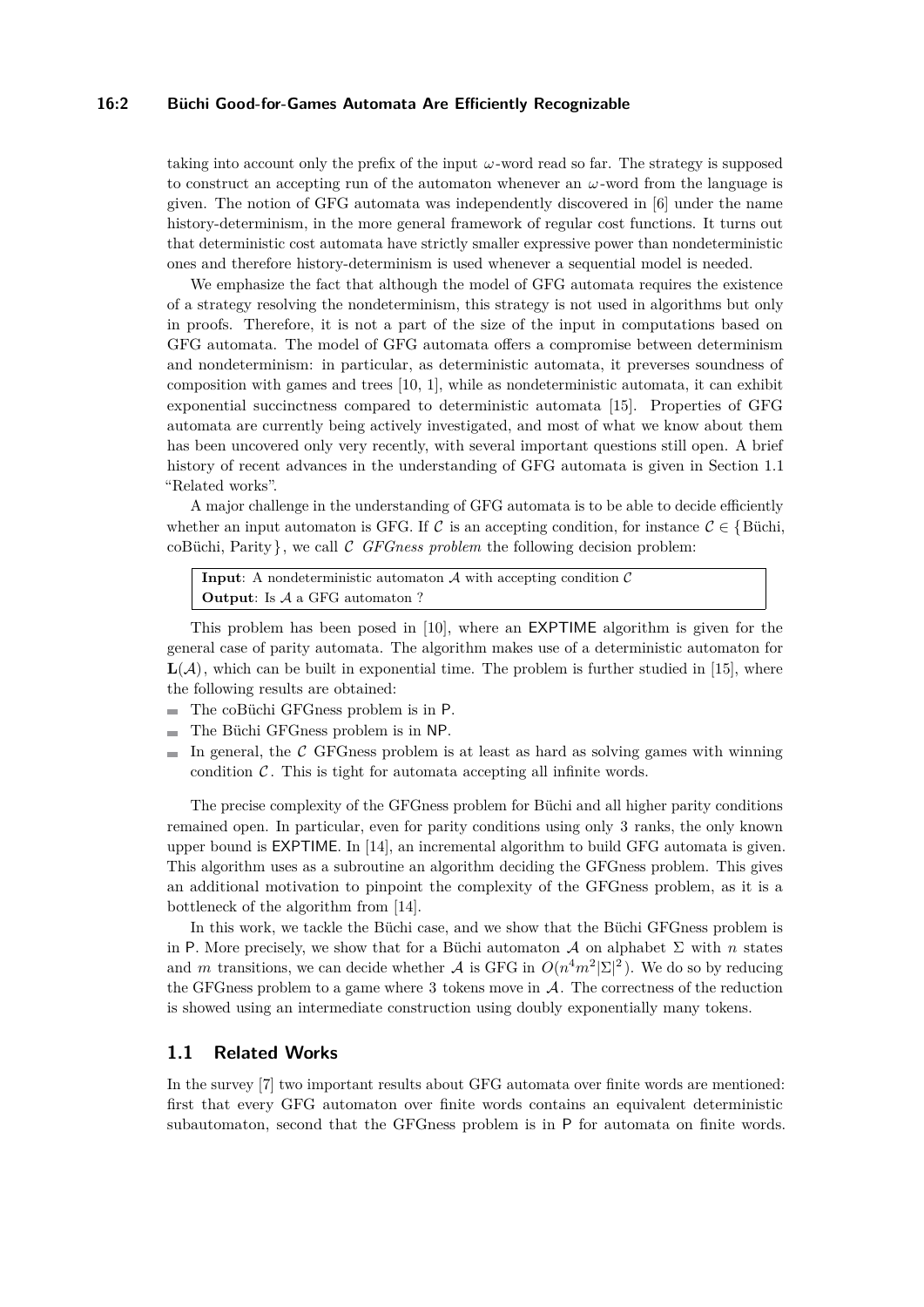Additionally, a conjecture stating that every parity GFG automaton over  $\omega$ -words contains an equivalent deterministic subautomaton is posed. In [\[1\]](#page-12-4), examples were given of Büchi and coBüchi GFG automata which do not contain any equivalent deterministic subautomaton. Moreover, a link between GFG and tree automata was established: an automaton for a language *L* of *ω*-words is GFG if and only if its infinite tree version accepts the language of trees that have all their branches in *L*. Experimental evaluation of GFG automata and their applications to stochastic problems were discussed in [\[13\]](#page-13-3). In [\[15\]](#page-13-1), it is shown that for co-Büchi automata (and all higher parity conditions), GFG automata can be exponentially more succinct than deterministic ones. For Büchi automata, this gap is not exponential, and only a quadratic upper bound is known. Typeness properties of GFG automata are established in [\[2\]](#page-12-6), as well as complexities for changing between several acceptance conditions. In [\[14\]](#page-13-2), the model of GFG automata is generalized to the notion of width of a nondeterministic automaton, GFG automata corresponding to width 1, and an incremental algorithm is given to build GFG automata from nondeterministic automata. The games with tokens we define in the present work are very similar in spirit to the *k* -simulation games introduced in [\[9\]](#page-12-7). However, our games cannot be seen directly as particular instances of *k* -simulation games, as the specific dynamics of the games are different.

# **2 Definitions**

We will use  $\Sigma$  to denote a finite alphabet. The empty word is denoted  $\varepsilon$ . If  $i \leq j$ , the set  $\{i, i+1, i+2, \ldots, j\}$  is denoted  $[i, j]$ . The cardinal of a set *X* is denoted  $|X|$ . If  $u \in \Sigma^*$  is a word and  $L \subseteq \Sigma^*$  is a language, the left quotient of *L* by *u* is  $u^{-1}L = \{ v \in \Sigma^* \mid uv \in L \}.$ 

# <span id="page-2-0"></span>**2.1 Automata**

A nondeterministic automaton A is a tuple  $(Q, \Sigma, q_0, \Delta, F)$  where Q is the set of states,  $\Sigma$ is a finite alphabet,  $q_0 \in Q$  is the initial state,  $\Delta: Q \times \Sigma \to 2^Q$  is the transition function, and  $F \subseteq Q$  is the set of accepting states. We will often write  $p \stackrel{a}{\rightarrow} q$  or  $p \stackrel{a}{\rightarrow} q \in \Delta$  to signify that  $q \in \Delta(p, a)$ , *i.e.* there is a transition from p to q labelled by a. If for all  $(p, a)$ in  $Q \times \Sigma$ ,  $\Delta(p, a) \neq \emptyset$ , we say that the automaton is *complete*. In the following, we will assume that all automata are complete, by adding a rejecting sink state  $\perp$  if needed. If for all  $(p, a) \in Q \times \Sigma$ ,  $|\Delta(p, a)| = 1$ , we say that A is *deterministic*. If  $u = a_1 a_2 \dots$  is an infinite word of  $\Sigma^{\omega}$ , a run of A on *u* is a sequence  $q_0q_1q_2...$  such that for all  $i > 0$ , we have  $q_i \in \Delta(q_{i-1}, a_i)$ . A run is said to be *Büchi accepting* if it contains infinitely many accepting states, and *coBüchi accepting* if it contains finitely many non-accepting states. Automata on infinite words will be called Büchi and coBüchi automata, to specify their acceptance condition. Finally, we define the *parity condition* on infinite runs: each state *q* has a rank  $rk(q) \in \mathbb{N}$ , and an infinite run is accepting if the highest rank appearing infinitely often is even. An automaton on infinite words using this acceptance condition is a *parity automaton*. The language of an automaton  $\mathcal{A}$ , denoted  $\mathbf{L}(\mathcal{A})$ , is the set of words on which the automaton  $A$  has an accepting run. If  $p$  is a state of  $A$ , the language accepted by  $A$ with *p* as initial state will be denoted  $\mathbf{L}(p)$ . A language is called *ω-regular* if it is recognized by a nondeterministic Büchi automaton, or equivalently by a deterministic parity automaton. Two automata are said *equivalent* if they recognise the same language.

An automaton A is *Good-for-Games* (GFG) if there exists a function  $\sigma : \Sigma^* \to Q$  (called *GFG strategy*) that resolves the nondeterminism of A depending only on the prefix of the input word read so far: over every word  $u = a_1 a_2 a_3 \dots$  (finite or infinite depending on the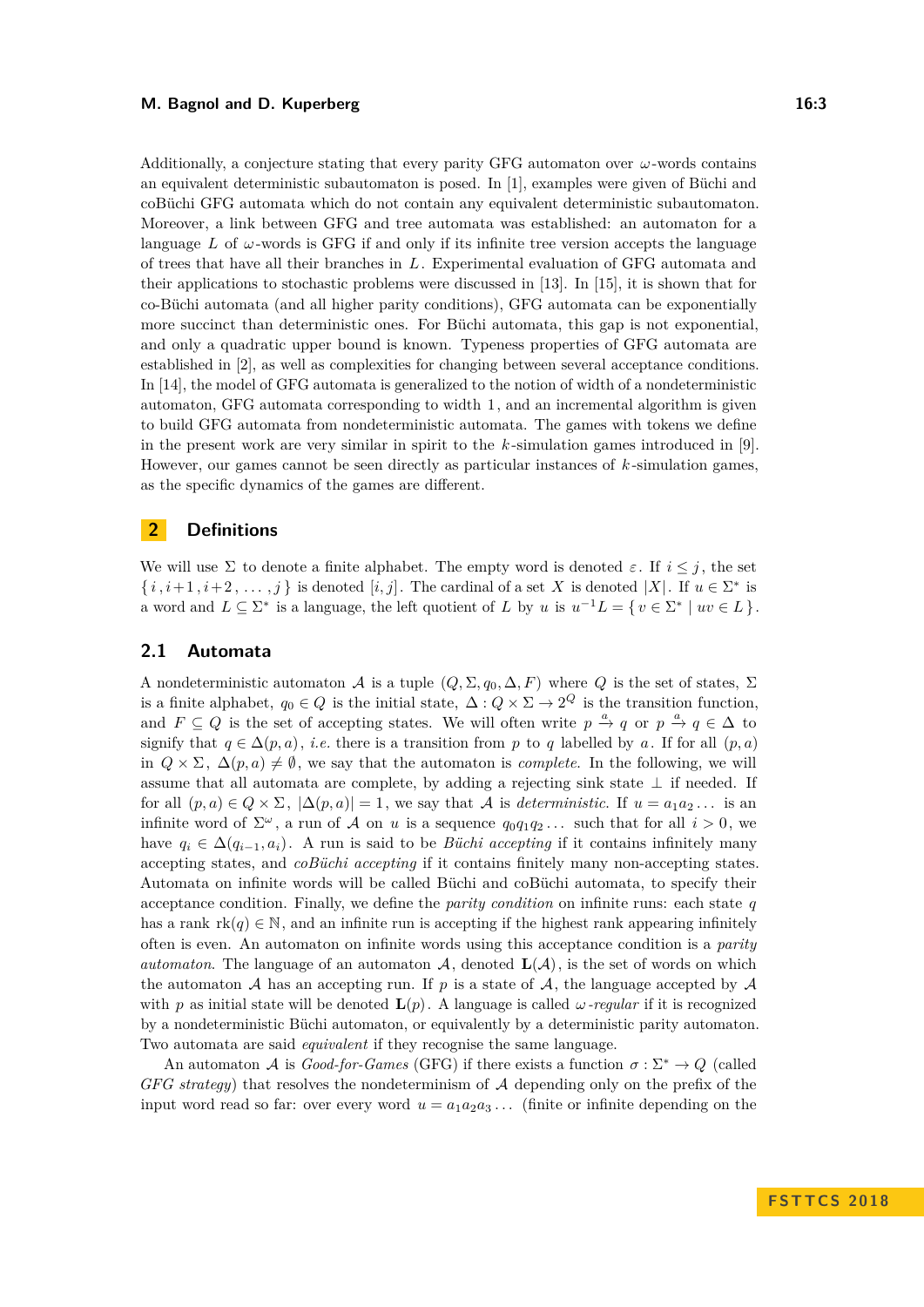#### **16:4 Büchi Good-for-Games Automata Are Efficiently Recognizable**

type of automaton considered), the sequence of states  $\sigma(\varepsilon)\sigma(a_1)\sigma(a_1a_2)\sigma(a_1a_2a_3)$ ... is a run of A on *u*, and it is accepting whenever  $u \in L(\mathcal{A})$ . For instance every deterministic automaton is GFG. See [\[1\]](#page-12-4) for more introductory material and examples on GFG automata.

## **2.2 Games**

A *game*  $\mathbf{G} = (V_E, V_A, v_I, E, W)$  of infinite duration between two players Eve (Player *E*) and Adam (Player *A*) consists of: a finite set of *positions V* being a disjoint union of *V<sup>E</sup>* and  $V_A$ ; an *initial position*  $v_I \in V$ ; a set of *edges*  $E \subseteq V \times V$ ; and a *winning condition*  $W \subseteq V^{\omega}$ .

A *play* is an infinite sequence of positions  $v_0v_1v_2\cdots \in V^{\omega}$  such that  $v_0 = v_I$  and for all  $n \in \mathbb{N}$ ,  $(v_n, v_{n+1}) \in E$ . A play  $\pi \in V^\omega$  is *winning* for Eve if it belongs to *W*. Otherwise  $\pi$ is *winning* for Adam.

A *strategy* for Eve (resp. Adam) is a function  $\sigma_E : V^* \times V_E \to V$  (resp.  $\sigma_A : V^* \times V_A \to V$ ) describing which edge should be played given the history of the play  $u \in V^*$  and the current position  $v \in V$ . A strategy has to obey the edge relation, *i.e.* there has to be an edge in E from *v* to  $\sigma_P(u, v)$ . A play  $\pi$  is *consistent* with a strategy  $\sigma_P$  of a player  $P \in \{E, A\}$  if for every *n* such that  $\pi(n) \in V_P$  we have  $\pi(n+1) = \sigma_P(v_0 \dots v_{n-1}, v_n)$ .

A strategy for Eve (resp. Adam) is *positional* if it does not use the history of the play, *i.e.* it is a function  $V_E \to V$  (resp.  $V_A \to V$ ).

We say that a strategy  $\sigma_P$  of a player *P* is *winning* if every play consistent with  $\sigma_P$  is winning for player  $P$ . In this case, we say that  $P$  *wins* the game  $G$ .

A game is *positionally determined* if one of the players has a positional winning strategy in the game. A game is *half-positionally determined* if whenever Eve wins, she has a positional winning strategy.

A *finite-memory strategy* for Eve is a tuple  $(M, m_0, \sigma_M, upd)$  where

- *M* is a finite set called the *memory*, and  $m_0 \in M$  is the *initial memory state*.  $\sim$
- $\blacksquare$  *σM* is a function  $M \times V_E \to V$ ,
- $\equiv$  *upd* is a function  $M \times V \rightarrow M$  called the *update function*.

Such a tuple induces a strategy  $\sigma_E : V^* \times V_E \to V$  for Eve in the original sense as follows. First, the function  $upd^* : V^* \to M$  is defined by  $upd^*(\varepsilon) = m_0$ , and if  $(\vec{u}, v) \in V^* \times V$ ,  $u p d^*(\vec{u} \cdot v) = u p d (u p d^*(\vec{u}), v)$ . We can now define  $\sigma_E$  by  $\sigma_E(\vec{u} \cdot v) = \sigma_M(u p d^*(\vec{u}), v)$ .

A game is *finite-memory determined* if one of the players has a finite-memory winning strategy.

▶ **Remark 1.** *In the rest of the paper, for readability purposes, we will define games in a slightly more informal manner. Namely we will allow sequences of moves of Eve and Adam going through implicit states in the game. Note that it is always possible to come back to the formal version defined in this section. We will also use examples of automata where the acceptance condition is defined on transitions rather than on states, for clarity purposes.*

#### **2.2.1 Winning Conditions**

A parity game is a game where *W* is a parity condition, *i.e.* where every position *v* has rank  $rk(v) \in \mathbb{N}$ , and the winning set W consists of infinite words for which the maximal rank appearing infinitely often is even. The *degree* of a parity game is the number of ranks used in its parity condition.

We will use the following results on parity games: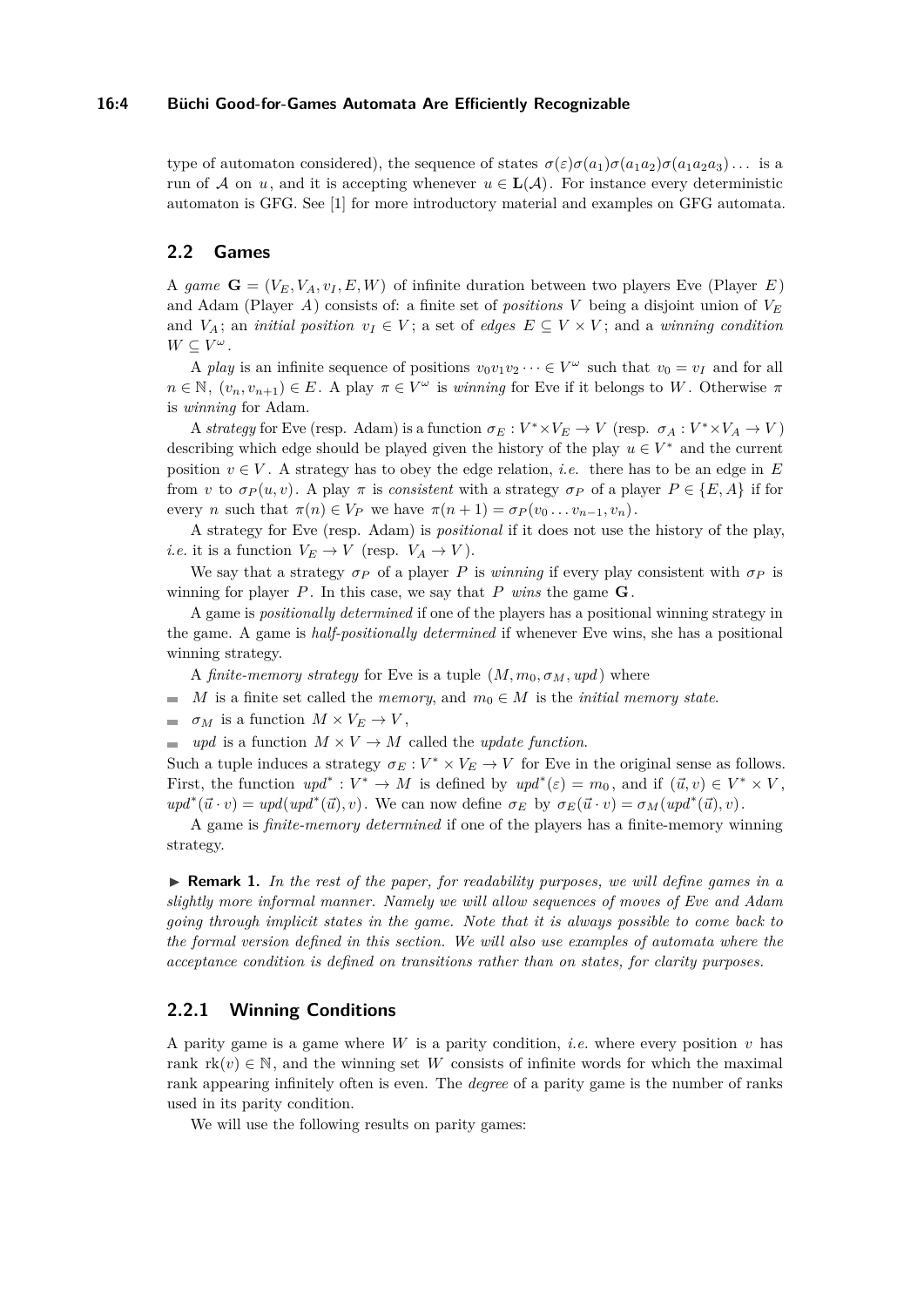<span id="page-4-3"></span>▶ **Theorem 2** ([\[8,](#page-12-8) [12,](#page-13-4) [4\]](#page-12-9)). *Parity games are positionally determined, and can be solved in* QuasiP*.*

<span id="page-4-2"></span> $\triangleright$  **Theorem 3** ([\[16,](#page-13-5) [11,](#page-13-6) [17\]](#page-13-7)). *Parity games of fixed degree can be solved in polynomial time. In* particular, parity games of degree 3 with *n* positions and *m* edges can be solved in  $O(n \cdot m)$ .

If the winning set W is an  $\omega$ -regular language of  $V^{\omega}$ , we say that the game is  $\omega$ -regular.

<span id="page-4-4"></span>**Findmergeright Figure 4** ([\[3\]](#page-12-1)).  $\omega$ -regular games are finite-memory determined.

Solving an  $\omega$ -regular game  $G = (V, E)$  can be costly: the classical procedure from [\[3\]](#page-12-1) is to build a deterministic automaton  $\mathcal D$  recognizing *W*, and building a new game  $G \circ \mathcal D$  of size  $|V| \times |\mathcal{D}|$  with winning condition inherited from the acceptance condition of  $\mathcal{D}$ . Thus, the idea is to simplify the winning condition of the game at the expense of a blowup in the number of positions.

<span id="page-4-0"></span>▶ **Remark 5.** *The original motivation for GFG automata [\[10\]](#page-12-2) is that it is sufficient for the correctness of this algorithm to take* D *GFG instead of deterministic. This also explains the name "good-for-games" introduced in [\[10\]](#page-12-2). Remarkably,* D *can be used in this algorithm without any knowledge of the GFG strategy witnessing that* D *is GFG: as long as such a strategy exists,* D *can be used in place of a deterministic automaton to solve any ω-regular G with winning condition W .*

# **3 Game Characterization of GFG Automata**

The main goal of this paper is to give an efficient decision procedure for the Büchi GFGness problem. In order to decide whether an input automaton is GFG, it is natural to replace the abstract definition from Section [2.1](#page-2-0) with a more operational one.

# **3.1 The GFG Game**

If  $\mathcal{A} = (Q, \Sigma, q_0, \Delta, F)$  is a nondeterministic Büchi automaton recognizing a language L, let us define the *GFG game*  $\mathbf{G}_{GFG}(\mathcal{A})$  on  $\mathcal{A}$ . The game is played on arena  $Q$ , starting from position  $q_0$ . Each round, from position  $p$ :

- **1.** Adam chooses a letter  $a \in \Sigma$ ,
- **2.** Eve chooses a transition  $p \stackrel{a}{\rightarrow} p'$ ,
- **3.** the position of the game moves to  $p'$ .

The winning condition is the following: Eve wins if either the word  $u = a_1 a_2 a_3 \dots$  chosen by Adam is not in  $\mathbf{L}(\mathcal{A})$ , or if the run  $\rho = p_0 p_1 p_2 \dots$  she constructed is accepting (*i.e.* there are infinitely many *i* such that  $p_i \in F$ ).

The GFG game actually corresponds to the original definition of GFG automata in [\[10\]](#page-12-2): an automaton A is GFG if and only if Eve wins  $\mathbf{G}_{\text{GFG}}(\mathcal{A})$ . It is shown in [\[1\]](#page-12-4) that the definition we gave in Section [2.1](#page-2-0) for GFG automata is equivalent.

## <span id="page-4-1"></span>**3.2 Solving the GFG Game**

Notice that  $\mathbf{G}_{GFG}(\mathcal{A})$  is an *ω*-regular game. Therefore, by Remark [5,](#page-4-0) in order to solve it we need a GFG automaton for the language  $W = \{(u, \rho) \in A^{\omega} \times Q^{\omega} \mid u \notin L \text{ or } \rho \text{ Büchi}$ accepting}. The Büchi condition can be recognized easily by a deterministic 2-state automaton, but for the  $u \notin L$  part, we need a GFG automaton for the complement of L. A GFG automaton for *L* would also do, since we can consider the game where the roles of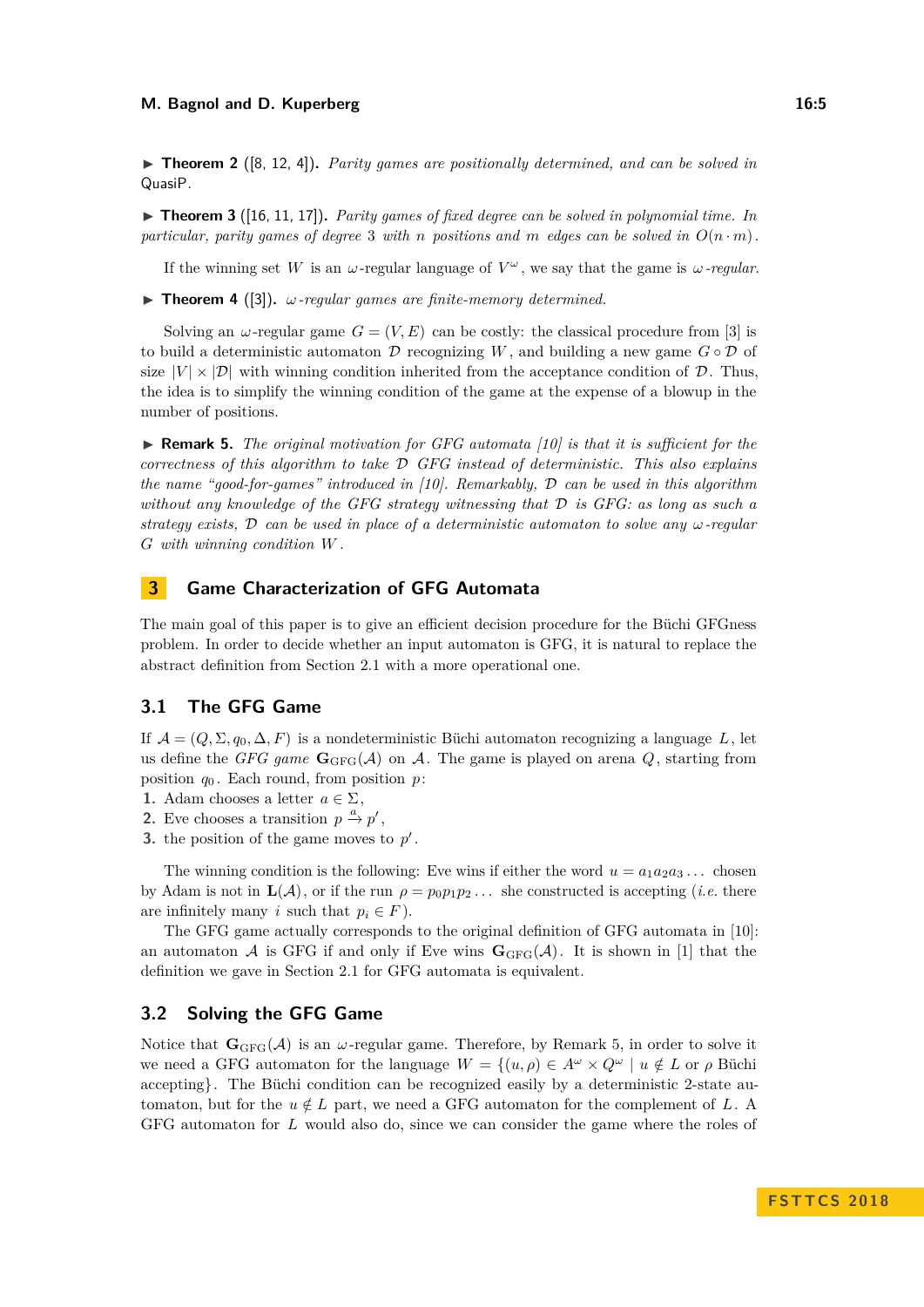#### **16:6 Büchi Good-for-Games Automata Are Efficiently Recognizable**

the players are reversed, thereby complementing the accepting condition. Thus, in order to decide whether an automaton for *L* is GFG, we seem to need a GFG automaton for *L*. In [\[15\]](#page-13-1), this approach is actually used for the coBüchi GFGness problem: an auxiliary GFG automaton for *L* is computed, allowing to decide whether the original input automaton is itself GFG.

In the present work, we will circumvent this issue, and instead consider relaxations of the GFG game  $\mathbf{G}_{\text{GFG}}(\mathcal{A})$ , called *token games* that aim at mimicking the GFG game while enjoying a simpler winning condition.

# **4 Token Games**

Suppose we have fixed a Büchi automaton  $\mathcal{A} = (Q, \Sigma, q_0, \Delta, F)$  for the rest of this section. We define associated token games that will help deciding whether  $A$  is GFG.

### **4.1 First Attempt: the Game G<sup>1</sup>**

As seen in Section [3.2,](#page-4-1) the difficulty of solving the GFG game  $\mathbf{G}_{GFG}(\mathcal{A})$  comes from the fact that  $\mathbf{L}(\mathcal{A})$  appears in the winning condition of  $\mathbf{G}_{\text{GFG}}(\mathcal{A})$ .

A natural attempt to circumvent this difficulty is to replace the condition " $u \notin L(\mathcal{A})$ " by "Adam cannot build an accepting run of A on *u*". This would simplify the winning condition, turning it into a boolean combination of Büchi conditions, thus making the game solvable in polynomial time by Theorem [3.](#page-4-2)

We therefore define  $\mathbf{G}_1(\mathcal{A})$  as a modification of  $\mathbf{G}_{GFG}(\mathcal{A})$ , where in addition to choosing letters, Adam must additionally build a run witnessing that  $u \in L(\mathcal{A})$ . If he fails to do so, Eve automatically wins the game. Therefore, we can view a play as Adam choosing letters, and both Eve and Adam possessing a token, and moving it in the automaton in order to build an accepting run. Here is a formal definition of  $\mathbf{G}_1(\mathcal{A})$ :

 $\blacktriangleright$  **Definition 6** ( $\mathbf{G}_1(\mathcal{A})$ ). We define the game  $\mathbf{G}_1(\mathcal{A})$  as follows. The game is played on *arena*  $Q^2$ , *starting from*  $(q_0, q_0)$ *. Each turn, from position*  $(p, q)$ *:* 

- **1.** *Adam chooses a letter*  $a \in \Sigma$ ,
- **2.** *Eve chooses a transition*  $p \stackrel{a}{\rightarrow} p'$ ,
- **3.** *Adam chooses a transition*  $q \stackrel{a}{\rightarrow} q'$ ,
- **4.** *The game moves to position*  $(p', q')$ *.*

*Eve wins the game if either the run*  $\rho = p_0 p_1 \dots$  *she chose is accepting, or the run*  $\lambda = q_0 q_1 \dots$ *chosen by Adam is rejecting.*

Notice that at each turn, Eve must choose a transition before Adam does. This is not abritrary, as the other way around would trivialize the game: if Adam chooses  $q \stackrel{a}{\rightarrow} q'$  before Eve chooses  $p \stackrel{a}{\rightarrow} p'$ , then Eve can simply copy all choices of Adam, and will always win  $\mathbf{G}_1(\mathcal{A})$  even if  $\mathcal{A}$  is not GFG.

## <span id="page-5-0"></span> $\blacktriangleright$  **Lemma 7.** *If*  $\blacktriangle$  *is GFG, then Eve wins*  $\mathbf{G}_1(\mathcal{A})$ *.*

**Proof.** If Eve has a winning strategy in  $\mathbf{G}_{GFG}(\mathcal{A})$ , she can simply use the same strategy in  $\mathbf{G}_1(\mathcal{A})$ , ignoring the second component of the position. If the run  $\lambda$  built by Adam is accepting, this means the word  $u$  that has been played is in  $\mathbf{L}(\mathcal{A})$ , and therefore by definition of the winning condition of  $\mathbf{G}_{\text{GFG}}(\mathcal{A})$ , the run  $\rho$  built by Eve is accepting.

The hope behind the definition of  $\mathbf{G}_1(\mathcal{A})$  is that if Eve wins, then she can win without using the extra information given by the second component of the position. This would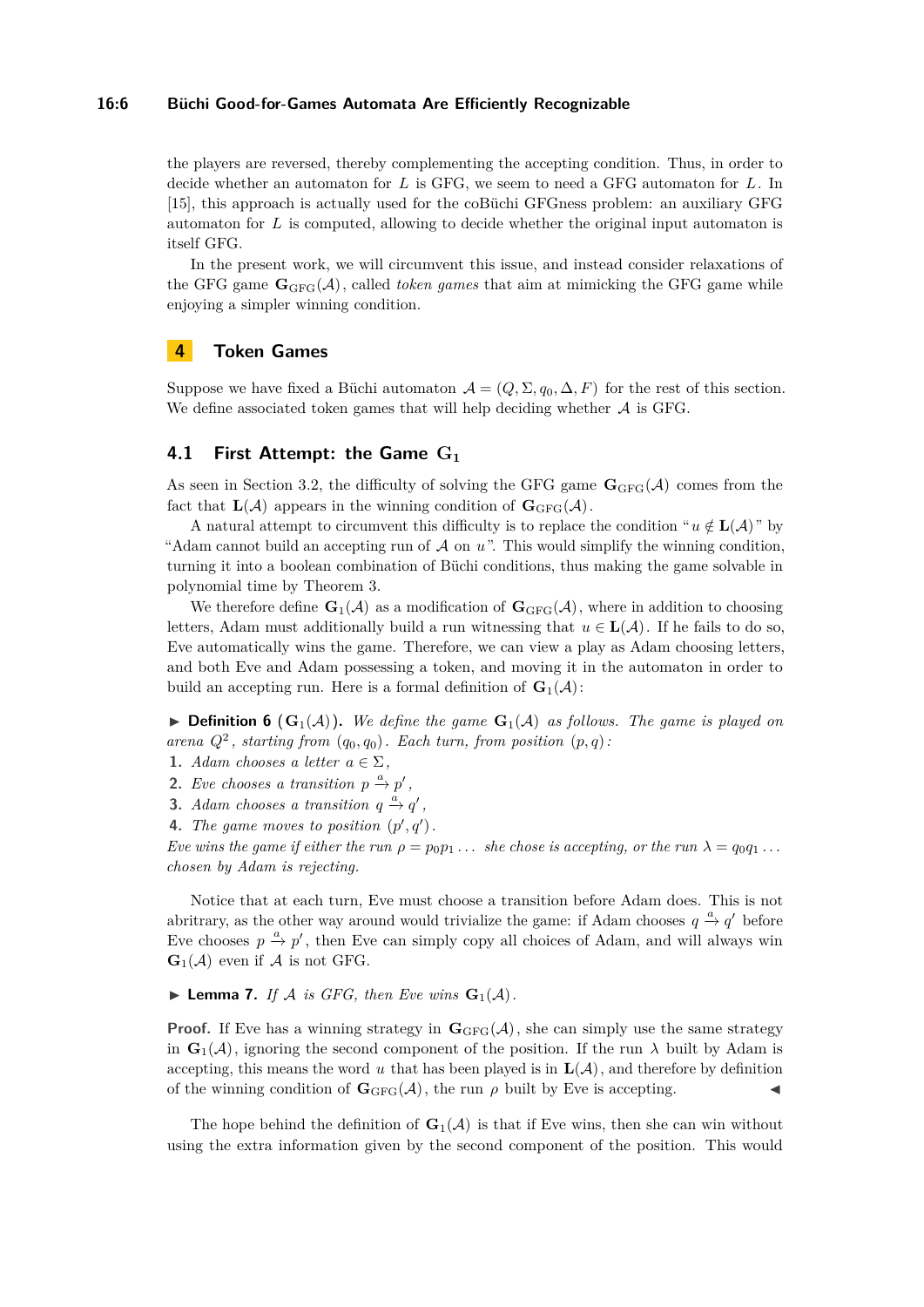make  $\mathbf{G}_1(\mathcal{A})$  equivalent to  $\mathbf{G}_{GFG}(\mathcal{A})$ , and allow us to decide the Büchi GFGness problem in polynomial time by Theorem [3.](#page-4-2)

Unfortunately, we can show that the converse of Lemma [7](#page-5-0) does not hold: there is a Büchi automaton  $\mathcal{B}$  such that Eve wins  $\mathbf{G}_1(\mathcal{B})$  but  $\mathcal{B}$  is not GFG.

Indeed, let B be the following automaton, recognizing  $\mathbf{L}(\mathcal{B}) = (a+b)^* a^{\omega}$  (the accepting state is drawn with a double circle):



 $\blacktriangleright$  **Lemma 8.** *The automaton B is not GFG, but Eve wins*  $\mathbf{G}_1(\mathcal{B})$ .

**Proof.** Adam wins  $\mathbf{G}_{\text{GFG}}(\mathcal{B})$  with the following strategy: play the letter *a* until Eve decides to move to the state  $q$  (if she never moves, she fails to build an accepting run for  $a^{\omega}$  which is accepted by the automaton), then play  $ba^{\omega}$  from there; Eve is forced into state  $\perp$  and cannot build an accepting run for a word of the form  $a^mba^{\omega}$  which is accepted by the automaton.

On the other hand, the strategy for Eve to win  $\mathbf{G}_1(\mathcal{A})$  is to simply go where the token of Adam currently is. J

This means that in general, if  $A$  is a Büchi automaton,  $\mathbf{G}_1(A)$  is not a good enough approximation of  $\mathbf{G}_{GFG}(\mathcal{A})$  and does not characterize GFGness of  $\mathcal{A}$ .

## **4.2 Allowing More Tokens**

Since the game  $\mathbf{G}_1(\mathcal{A})$  is too easy for Eve compared to the GFG game, it is natural to try to make the game harder for Eve, by allowing Adam to build several runs in parallel, some of them being allowed to fail as long as one accepts. Indeed, it is sufficient that one accepting run exists in order to guarantee that the input word chosen by Adam is in  $\mathbf{L}(\mathcal{A})$ .

The game  $\mathbf{G}_k(\mathcal{A})$  can be summed up as follows: Adam chooses a word, Eve moves a token in the automaton while Adam moves *k* tokens. After *ω* moves, if one of Adam's tokens followed an accepting run, then Eve's token must also have followed an accepting run. We note simply  $\mathbf{G}_k$  instead of  $\mathbf{G}_k(\mathcal{A})$  in the rest of the document, in order to lighten notations. Below is a formal definition of the game  $\mathbf{G}_k$ .

▶ **Definition 9** ( $\mathbf{G}_k$ ). For any integer  $k \geq 2$ , we define the game  $\mathbf{G}_k$  as follows. The *game is played on arena*  $Q^{k+1}$ *, starting from*  $(q_0, q_0, \ldots, q_0)$ *. Each turn, from position*  $(p, q_1, \ldots, q_k)$ :

**1.** *Adam chooses a letter*  $a \in \Sigma$ .

**2.** *Eve chooses a transition*  $p \stackrel{a}{\rightarrow} p'$ ,

- **3.** *Adam chooses transitions*  $q_1 \stackrel{a}{\rightarrow} q'_1, \ldots, q_k \stackrel{a}{\rightarrow} q'_k$ ,
- **4.** *The game moves to position*  $(p', q'_1, \ldots, q'_k)$ *.*

*Eve wins the game if either the run*  $\rho = p_0 p_1 \dots$  *she chose is accepting, or all runs*  $\lambda_1, \dots, \lambda_k$ *chosen by Adam are rejecting.*

<span id="page-6-0"></span> $\blacktriangleright$  **Lemma 10.**  $\mathbf{G}_k$  *can be seen as a parity game with* 3 *parities.* 

**Proof.** We define a new parity condition on  $\mathbf{G}_k$  as follows:

$$
rk(p, q_1, \dots q_k) = \begin{cases} 2 \text{ if } p \in F \\ 1 \text{ if } p \notin F \text{ and } q_i \in F \text{ for some } i \\ 0 \text{ otherwise.} \end{cases}
$$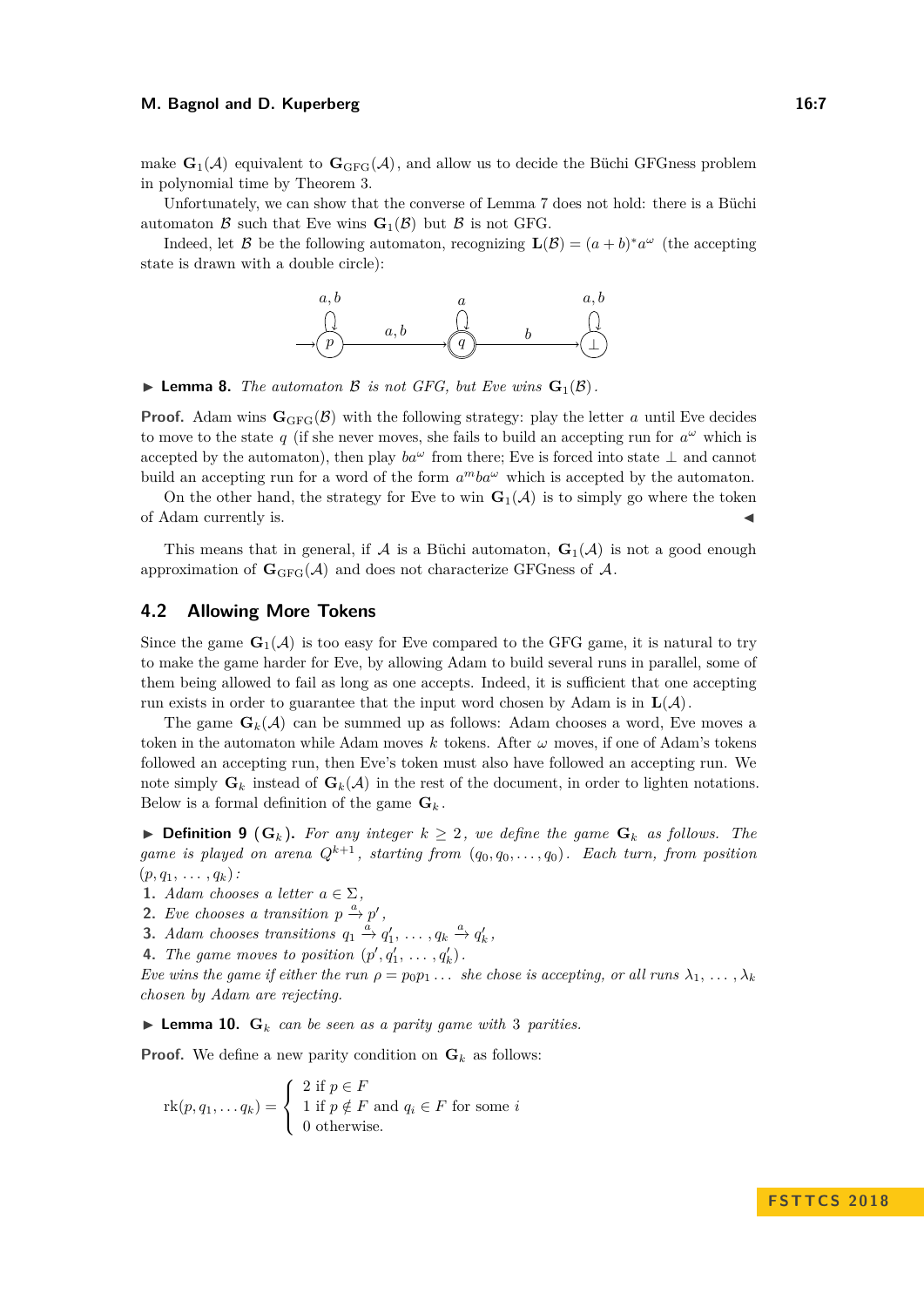#### **16:8 Büchi Good-for-Games Automata Are Efficiently Recognizable**

A play is won by Eve in  $\mathbf{G}_k$  iff  $\rho$  is accepting or all runs  $\lambda_1, \ldots, \lambda_k$  are rejecting iff the play contains infinitely many positions with rank 2 or finitely many positions with rank 1 iff Eve wins according to the new parity condition. Notice that we use the fact that if infinitely many positions have rank 1, then there is an  $i \in [1, k]$  such that the  $(1 + i)$ <sup>th</sup> component of the position (corresponding to the  $i^{\text{th}}$  token of Adam) is in *F* infinitely many times.

By Theorem [2,](#page-4-3) this means that  $\mathbf{G}_k$  is positionally determined for all k. We will now turn to the particular case where  $k = 2$ , and obtain a precise upper bound on the complexity of solving  $\mathbf{G}_2$ . Let *n* be the number of states of A and m its number of transitions.

<span id="page-7-0"></span>▶ **Lemma 11.** *An explicit version of*  $\mathbf{G}_2$  *has*  $O(n^3|\Sigma|)$  *positions and*  $O(nm^2|\Sigma|)$  *edges.* 

**Proof.** We can define an explicit version of  $\mathbf{G}_2$ , where the last component specifies which player owns the positions. Positions in this game are  $V = \{(v_0, \text{Adam})\} \cup (Q^3 \times \Sigma)$  ${Eve, Adam}$ , so  $|V|$  is in  $O(n^3|\Sigma|)$ . Edges are

$$
E = \{(v_0, \text{Adam}) \rightarrow (q_0, q_0, a, \text{Eve}) \mid a \in \Sigma\}
$$
  

$$
\cup \{(p, q_1, q_2, a, \text{Eve}) \rightarrow (p', q_1, q_2, a, \text{Adam}) \mid p \xrightarrow{a} p' \in \Delta, (q_1, q_2) \in Q^2\}
$$
  

$$
\cup \{(p, q_1, q_2, a, \text{Adam}) \rightarrow (p, q'_1, q'_2, b, \text{Eve}) \mid p \in Q, q_1 \xrightarrow{a} q'_1 \in \Delta, q_2 \xrightarrow{a} q'_2 \in \Delta, b \in \Sigma\}.
$$

We obtain  $|E| = |\Sigma| + n^2 m + nm^2 |\Sigma|$ . Since we assume our automata to be complete,  $n \leq m$ and  $|E|$  is in  $O(nm^2)|\Sigma|$ .  $\vert \Sigma \vert$ ).

By combining Theorem [3,](#page-4-2) Lemma [10](#page-6-0) and Lemma [11,](#page-7-0) we obtain the following result:

<span id="page-7-3"></span>**► Theorem 12.**  $G_2$  *can be solved in*  $O(n^4m^2|\Sigma|^2)$ *.* 

# **4.3 Some Consequences of Winning G<sup>2</sup>**

The main result of the present work will be that Eve winning  $\mathbf{G}_2$  on A is equivalent to A being GFG. One direction is actually trivial:

<span id="page-7-1"></span>**Proposition 13.** *If*  $A$  *is GFG, then Eve has a winning strategy for all*  $G_k$ .

**Proof.** Eve can ignore Adam's tokens and play her GFG strategy. If the word played by Adam is in  $\mathbf{L}(\mathcal{A})$  she will build an accepting run, if not Adam will not be able to build one with any of his tokens.

One of the key steps of the proof is to show that if Eve wins against 2 tokens for Adam, she can actually win against any number of tokens.

<span id="page-7-2"></span> $\triangleright$  **Theorem 14.** *If Eve wins*  $\mathbf{G}_2$  *then she wins*  $\mathbf{G}_k$  *for any k*.

**Proof.** Let  $\sigma_2$  be a positional winning strategy for Eve in  $\mathbf{G}_2$ . We proceed by induction on *k*, the idea being that  $\sigma_{k+1}$  will be obtained by having  $\sigma_k$  play against the first *k* tokens and then  $\sigma_2$  against the last token and the output of  $\sigma_k$ . More precisely:

If Eve wins  $\mathbf{G}_k$ , by Theorem [2](#page-4-3) and Lemma [10,](#page-6-0) she has a winning positional strategy  $\sigma_k: Q^{k+1} \times \Sigma \to Q$  in  $\mathbf{G}_k$ . Define the finite-memory strategy  $\sigma'_{k+1} = (M, m_0, \mu, upd)$  where the memory *M* is the set of states  $Q$ , and the initial memory state  $m_0$  is  $q_0$ 

- the update function is  $upd(m, (p, q_1, \ldots, q_{k+1})) = \sigma_k(m, q_1, \ldots, q_k)$
- $\mu(m,(p,q_1,\ldots,q_{k+1})) = \sigma_2(p,m,q_{k+1})$  picks the move actually played by Eve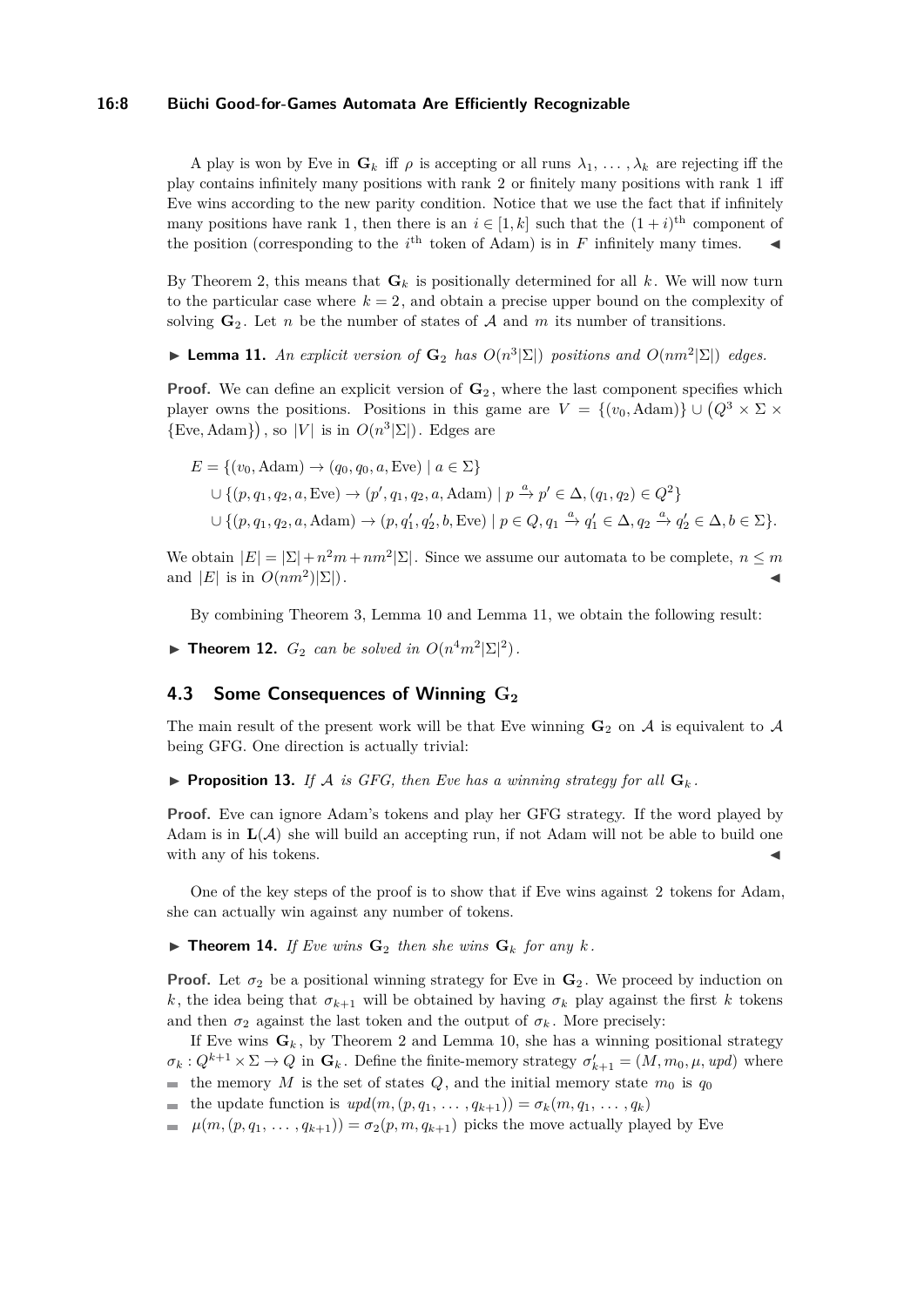In a play using  $\sigma'_{k+1}$ , the memory *m* takes the value of  $\sigma_k$  playing against  $q_1, \ldots, q_k$  so if any of these tokens follows an accepting run, then so will *m*. The moves of Eve are chosen by playing  $\sigma_2$  against *m* and  $q_{k+1}$  so that if either of these follow an accepting run, so will Eve's token. In the end, if any of Adam's tokens follows an accepting run, then either  $q_{k+1}$ or *m* does as well and therefore, by correctness of  $\sigma_2$ , the strategy  $\sigma'_{k+1}$  is winning for Eve in  $\mathbf{G}_{k+1}$ . Because  $\mathbf{G}_{k+1}$  is a parity game, there exists another winning strategy  $\sigma_{k+1}$  for Eve that is positional. Since Eve wins  $\mathbf{G}_2$ , she wins  $\mathbf{G}_k$  for all  $k \geq 2$  by induction.

Winning **G**<sup>2</sup> also implies an important property regarding residuals, that will be key in the proof of our main theorem.

▶ **Definition 15** (residual automaton). *A transition*  $p \xrightarrow{a} q$  *is called* residual *if*  $\mathbf{L}(q) = a^{-1}\mathbf{L}(p)$ *(remember that only*  $\mathbf{L}(q) \subseteq a^{-1}\mathbf{L}(p)$  *holds in general). An automaton is* residual *if all its transitions are residual. Given an automaton* A*, we define the associated residual automaton* A*<sup>r</sup> as* A *where all non-residual transitions have been removed. An automaton is* pre-residual *if it accepts the same language as its residual automaton.*

- <span id="page-8-0"></span> $\blacktriangleright$  **Lemma 16.** *If Eve wins*  $\mathbf{G}_2$  *on*  $\mathcal{A}$ *, we have:*
- A *is pre-residual*, i.e.  $\mathbf{L}(A) = \mathbf{L}(\mathcal{A}_r)$
- *Eve wins*  $\mathbf{G}_2$  *on*  $\mathcal{A}_r$
- $\blacksquare$  *If*  $\mathcal{A}_r$  *is GFG, then*  $\mathcal{A}$  *is GFG*

**Proof.** Assume that A is not pre-residual, *i.e.*  $\mathbf{L}(\mathcal{A}) \neq \mathbf{L}(\mathcal{A}_r)$ . Since  $\mathcal{A}_r$  is obtained from A by removing transitions, we always have  $\mathbf{L}(\mathcal{A}_r) \subseteq \mathbf{L}(\mathcal{A})$ . So there is  $u \in \mathbf{L}(A) \setminus \mathbf{L}(\mathcal{A}_r)$ . *i.e.* any accepting run for *u* must take a non-residual transition at some point. Then Adam can win  $\mathbf{G}_2$  in the following way: play the letters of *u* and have the first token follow Eve's token, and the second one follow an accepting run for *u*. If Eve never takes any non-residual transition, she cannot build an accepting run for *u* and loses; if she eventually takes a non-residual transition  $p \stackrel{a}{\rightarrow} q$ , then Adam picks another transition  $p \stackrel{a}{\rightarrow} q'$  such that there is  $v \in L(q') \setminus L(q)$ , move the first token to  $q'$  and start playing the letters of *v* from there. Adam can build an accepting run for  $v$  from  $q'$  with the first token, while Eve is unable to do so from *q*. Therefore, this is a winning strategy for Adam in  $\mathbf{G}_2$ , a contradiction.

For the second property, we show that if Eve wins  $\mathbf{G}_2(\mathcal{A})$  with a strategy  $\sigma_2$ , then  $\sigma_2$ is actually well-defined and winning for  $\mathbf{G}_2(\mathcal{A}_r)$ . First note that any reachable position  $(p, q, r)$  of  $\mathbf{G}_2(\mathcal{A}_r)$  has the property that  $\mathbf{L}(p) = \mathbf{L}(q) = \mathbf{L}(r)$  since the initial position is  $(q_0, q_0, q_0)$  and only residual transitions can be taken. But in a position  $(p, q, r)$  such that  $\mathbf{L}(p) = \mathbf{L}(q) = \mathbf{L}(r)$ ,  $\sigma_2$  cannot pick a non-residual transition  $p \stackrel{a}{\rightarrow} p'$ , otherwise Adam can start playing a word that is not in  $\mathbf{L}(p')$  and win the game. So  $\sigma_2$  is a valid strategy to play in  $\mathbf{G}_2(\mathcal{A}_r)$ . Moreover, any play of  $\mathbf{G}_2(\mathcal{A}_r)$  is in particular a play of  $\mathbf{G}_2(\mathcal{A})$ , and we showed that  $\mathbf{L}(\mathcal{A}) = \mathbf{L}(\mathcal{A}_r)$ , so  $\sigma_2$  is a winning strategy in  $\mathbf{G}_2(\mathcal{A}_r)$ .

Finally, suppose Eve has a GFG strategy  $\sigma$  for  $\mathcal{A}_r$ . Then this strategy is also well-defined on A and wins the GFG game because  $\mathbf{L}(\mathcal{A}) = \mathbf{L}(\mathcal{A}_r)$ .

#### ▶ **Remark 17.** *Any GFG automaton is pre-residual, but the converse does not hold.*

*The proof that any GFG automaton is pre-residual is stated in the appendix of [\[15\]](#page-13-1). In our setting, it is a corollary of Proposition [13](#page-7-1) together with the first item of Lemma [16.](#page-8-0)*

*We give two counter-examples for the converse: a Büchi automaton*  $\mathcal{B}$  *on*  $\Sigma = \{a, b, c\}$ *with*  $L(\mathcal{B}) = (\sum^* a b \sum^* c)^\omega$ , and a  $\{1, 2, 3\}$ -parity automaton C accepting  $(a + b)^\omega$ . In both *cases, we label transitions with parity ranks.*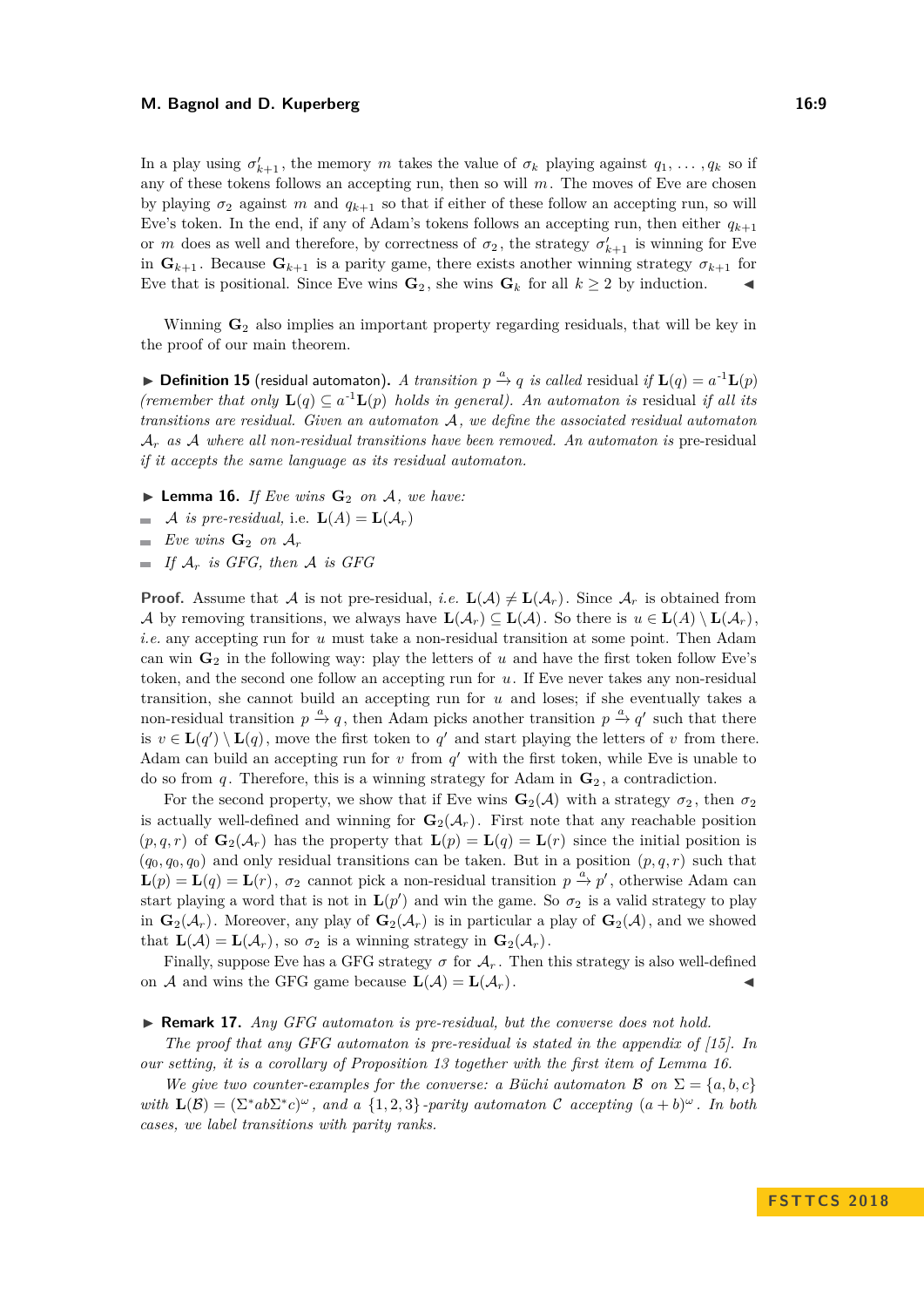

*Automata* B *and* C *are pre-residual, and in fact residual: all their states accept the language of the automaton, so all transitions are residual. However, they are not GFG: we can give a winning strategy for Adam in the GFG game in both cases.*[2](#page-9-0)

*For* B*, Adam first plays a. If Eve goes to q , then Adam plays abc, bringing Eve back to p. If Eve stays in p, then Adam plays bc, leaving Eve in p. Repeating this process leads Adam to build a word of L*(B)*, while preventing Eve from seeing any Büchi transition. For* C *, Adam can play a whenever Eve is in s and b whenever she is in t.*

# **5 Deciding GFGness**

Before we get to the sequence of results leading to the proof of our main result, let us quickly outline the approach.

We already know that if Eve is winning  $G_2$  then she wins  $G_k$  for any  $k$  [\(Theorem 14\)](#page-7-2) and the main idea is to find a *k* for which she will be able to move *k* tokens so that at least one follows an accepting run, and then play  $\sigma_k$  against these virtual tokens. We can note that by simply splitting tokens at any nondeterministic choice, she will be able to explore all the possible runs, and as *k* grows bigger she can keep doing it for a longer time. The results of [subsection 5.1](#page-9-1) (specifially [Theorem 19\)](#page-10-0) essentially guarantee there is a *k* large enough so that following this approach, she will eventually reach accepting states.

It then remains to use this to precisely formulate Eve's strategy to win against an hypothetic winning strategy for Adam in the GFG game, reaching a contradiction [\(Theorem 20\)](#page-10-1).

# <span id="page-9-1"></span>**5.1 Powerset Automaton**

We will assume here that  $A$  is residual. We review a few properties of the powerset automaton that will be useful in our setting.

**► Definition 18.** *Given a residual Büchi automaton*  $A = (Q, q_0, \Delta, F)$  *we define the powerset automaton of*  $A$ *,*  $2^{\mathcal{A}} = (2^{\mathcal{Q}}, \Sigma, \{q_0\}, \Delta', F')$  *where*  $\Delta'(\mathbf{q}, a) = \bigcup_{p \in \mathbf{q}} \Delta(p, a)$ 

 $q \in F'$  *when there is*  $q \in q$  *such that*  $q \in F'$  $\blacksquare$ 

Note that it is well known that as such  $2^{\mathcal{A}}$  does not necessarily recognize the same language as A. However, it is always true that  $\mathbf{L}(\mathcal{A}) \subseteq \mathbf{L}(2^{\mathcal{A}})$ . More precisely, for any state  $p \in Q$ , we have  $\mathbf{L}(p) \subset \mathbf{L}(\{p\})$ . This property will be sufficient for our purpose. Let us write  $\mathbf{q} \cdot \mathbf{w}$  for the sequence of states visited by  $2^{\mathcal{A}}$  when reading *w* from state **q**.

The following lemma will be crucial in the proof of the main theorem: it tells us that if Adam is choosing letters according to a finite-memory winning strategy for the GFG game,

<span id="page-9-0"></span><sup>2</sup> Actually, B has a stronger property: Eve could not win the GFG game even if she had *k* tokens instead of one, for any *k* .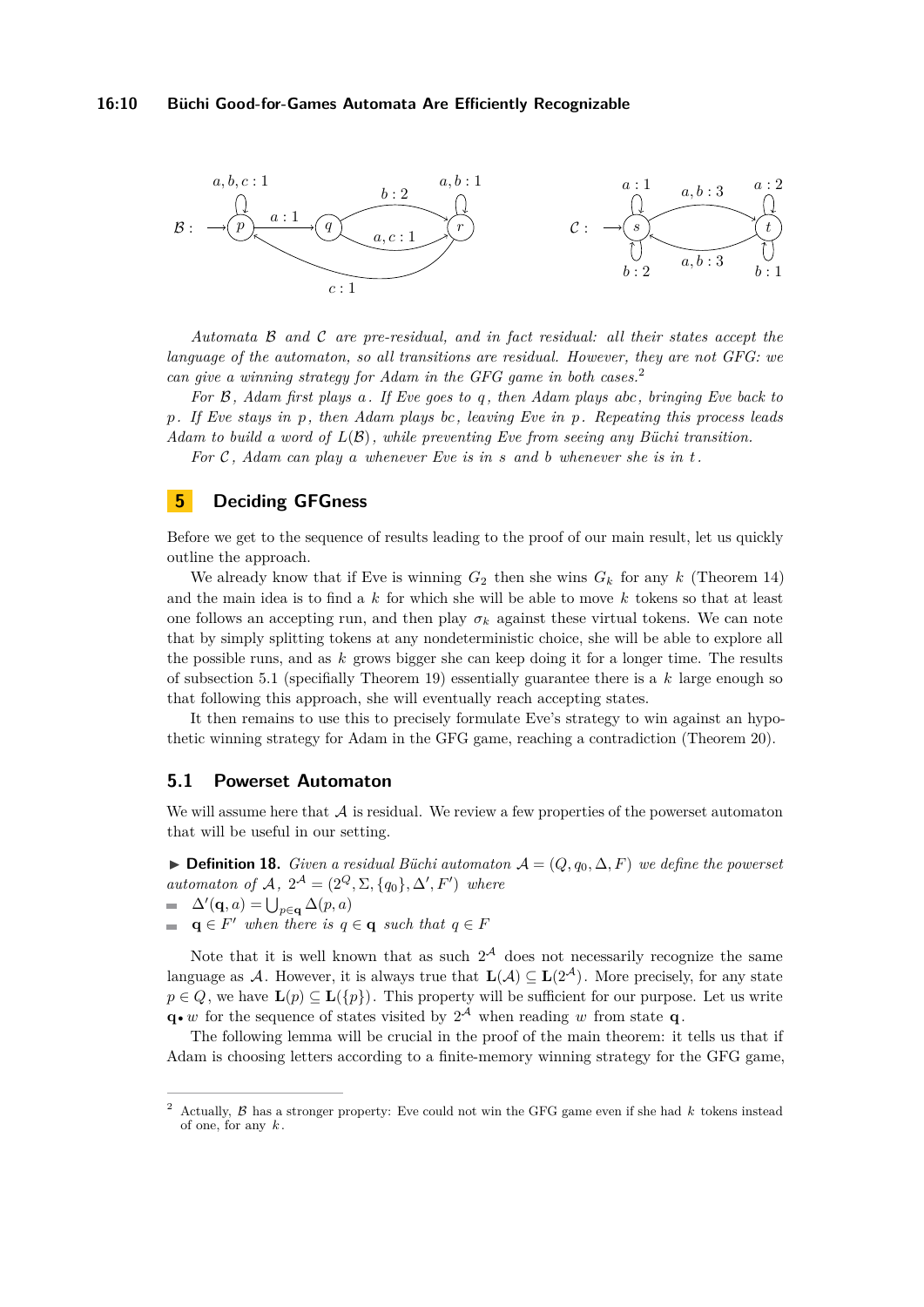then the number of turns before being able to see an accepting state while reading these letters is bounded. This bound will allow to follow all the possible runs up to that accepting state with a finite number of tokens.

<span id="page-10-0"></span>**I Lemma 19.** If  $\tau$  is a finite-memory winning strategy for Adam in  $\mathbf{G}_{\text{GFG}}(\mathcal{A})$ , then there *exists an integer*  $K_{\tau}$  *such that: if w is a sequence of letters of length*  $K_{\tau}$  *chosen by*  $\tau$ *from a state p*<sup>0</sup> *(reached by playing τ from the starting position), and q is any state with*  $\mathbf{L}(p_0) = \mathbf{L}(q)$  then  $\{q\} \bullet w$  contains an accepting state.

**Proof.** Let *M* be the memory of  $\tau$  and let  $K_{\tau} = |Q \times M \times 2^Q|$ . Let  $w = a_1 a_2 ... a_{K_{\tau}}$  be a word of length  $K_{\tau}$  that can be played by  $\tau$  in  $\mathbf{G}_{GFG}(\mathcal{A})$  from a position  $p_0$  reachable in  $\mathbf{G}_{\text{GFG}}(\mathcal{A})$  with some memory  $m_0$ . Consider the sequence

 $(p_0, m_0, \{q\}) \stackrel{a_1}{\longrightarrow} (p_1, m_1, \mathbf{q}_1) \stackrel{a_2}{\longrightarrow} \cdots \stackrel{a_{K_{\tau}}}{\longrightarrow} (p_{K_{\tau}}, m_{K_{\tau}}, \mathbf{q}_{K_{\tau}})$ 

where the  $p_i$ 's describe the states of A in this play, the  $m_i$ 's are Adam's memory states, and the  $\mathbf{q}_i$ 's are the states of  $2^{\mathcal{A}}$  reached upon reading the letters of *w* starting from  $\{q\}$ . By choice of  $K_{\tau}$ , there must be  $i < j$  such that  $(p_i, m_i, \mathbf{q}_i) = (p_j, m_j, \mathbf{q}_j)$ . This means that there is a prefix *uv* of *w* such that Eve can force the strategy  $\tau$  to play  $uv^{\omega}$  from  $(p_0, m_0, \{q\})$ , while guaranteeing that on the suffix  $v^{\omega}$ , the run of  $2^{\mathcal{A}}$  (corresponding to the third component) repeats the same cycle *C* from  $\mathbf{q}_i$  to  $\mathbf{q}_j = \mathbf{q}_i$ .

Because  $\tau$  is winning for Adam, and A is residual, we must have  $uv^{\omega} \in L(p_0) = L(q)$ . Since  $\mathbf{L}(q) \subseteq \mathbf{L}(\{q\})$ , we have  $uv^{\omega} \in \mathbf{L}(\{q\})$ , and therefore the cycle *C* must contain an accepting state of  $2^{\mathcal{A}}$ . Since the cycle *C* is present in  ${q\} \cdot w$ , this concludes the proof.

## **5.2 Two Tokens Are Enough**

<span id="page-10-1"></span> $\triangleright$  **Theorem 20.** *If Eve wins*  $\mathbf{G}_2$  *on a residual automaton* A, then A *is GFG.* 

**Proof.** Assume by contradiction that Eve wins  $\mathbf{G}_2$  but Adam wins  $\mathbf{G}_{GFG}(\mathcal{A})$ . By Theorem [4,](#page-4-4) he can do so with a finite-memory strategy *τ* (with memory of size exponential in |*Q*|). Let  $K = K_{\tau}$  given by [Theorem 19,](#page-10-0) and  $c = \max\{|\Delta(p, a)| \mid p \in Q, a \in \Sigma\}$  be the degree of nondeterminism of A. Let  $N = c^K$  and  $T = N \cdot |Q|$ , so that when moving T tokens on A, at least one state will hold *N* or more tokens at any given time. Recall that by [Theorem 14,](#page-7-2) Eve has a positional winning strategy  $\sigma_T: Q^{T+1} \times \Sigma \to Q$  in  $\mathbf{G}_T$ . Notice that *T* is doubly exponential in |*Q*|.

We will now define a finite-memory strategy  $\sigma = (M, m_0, \sigma_M, upd)$  for Eve in  $\mathbf{G}_{\text{GFG}}(\mathcal{A})$ . The strategy  $\sigma$  will be defined according to the following intuition: Eve plays against  $\tau$  by simulating *T* tokens moving in A, and chooses her actual moves in  $\mathbf{G}_{\text{GFG}}(\mathcal{A})$  by playing  $\sigma_T$  against these virtual tokens. The memory *M* of  $\sigma$  is  $Q^T$ , and its initial memory state is  $m_0 = (q_0, \ldots, q_0)$ . We now describe the update function *upd* of  $\sigma$ . This amounts to giving a strategy for moving  $T$  tokens in  $A$ , when letters are given by the opponent step-by-step. We will consider that some tokens are *active* and the others are *passive*. Tokens are moved according to the following rules:

- Initially, the  $T$  tokens are in  $q_0$ , and are all active.  $\mathcal{L}_{\mathcal{A}}$
- At each nondeterministic choice, active tokens are divided evenly between possible successors.
- **Passive tokens are moved arbitrarily.**
- If an accepting state is reached by some token, then choose a state  $p$  containing at least *N* tokens, and set the tokens in this state to active, and all others to passive. We call this a *reset point p*.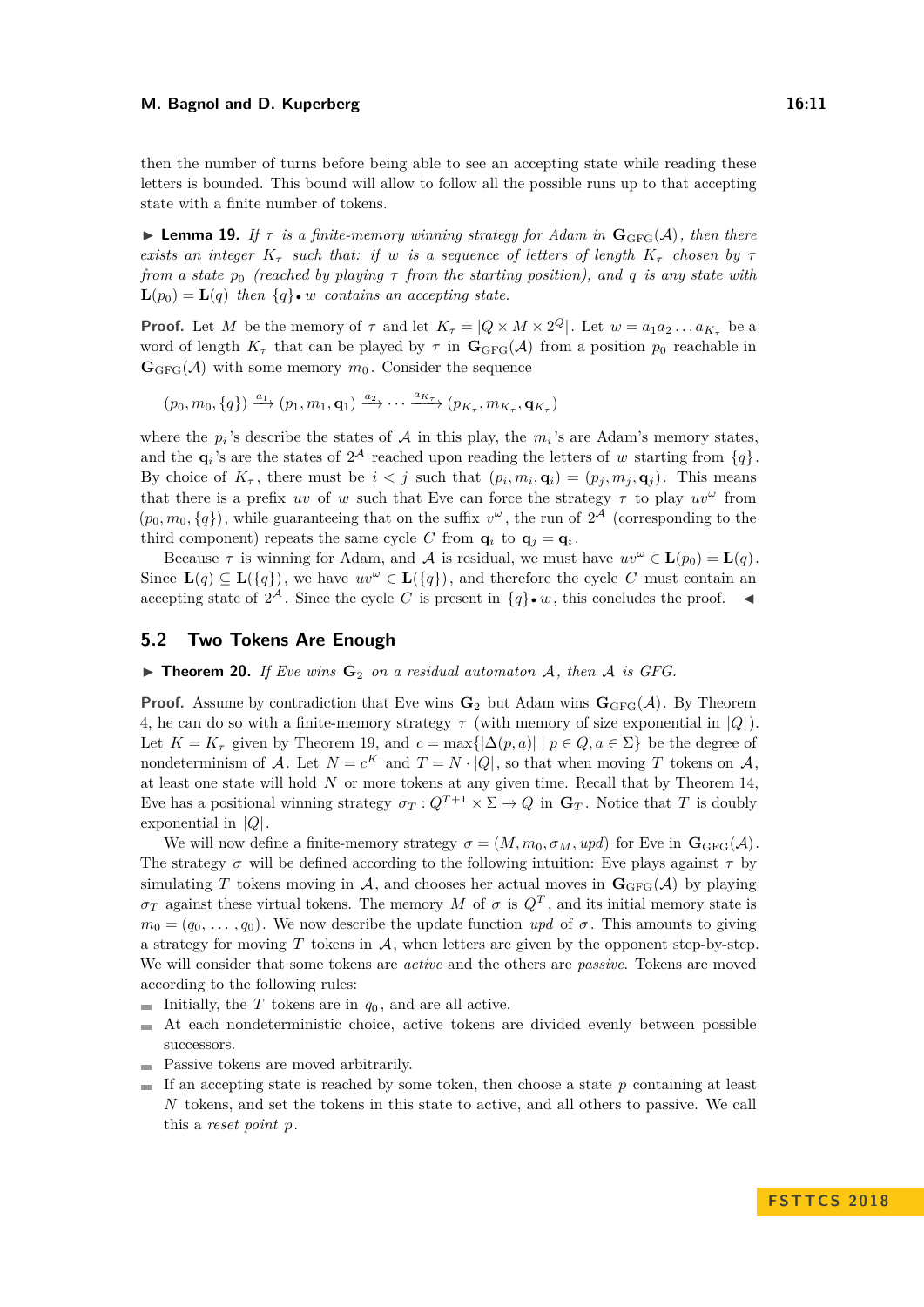#### <span id="page-11-0"></span>**16:12 Büchi Good-for-Games Automata Are Efficiently Recognizable**



at most *K* steps

 $\mathcal{L}_{\mathcal{A}}$ **Figure 1** Illustrating Eve's strategy for moving the *T* tokens.

We will also consider that the initial position is a reset point. An illustration of this update strategy is given in Figure [1.](#page-11-0)

Finally, we define  $\sigma_M : M \times (Q \times \Sigma) \to Q$  by  $\sigma_M(\mathbf{q}, p, a) = \sigma_T(p, \mathbf{q}, a)$ .

We can now consider the play  $\rho$  of  $\sigma$  against  $\tau$  in  $\mathbf{G}_{GFG}(\mathcal{A})$ . Let  $p_i, \mathbf{q}_i, a_i$  be respectively the state of *Q*, the memory state of  $\sigma$ , and the letter played by  $\tau$  after *i* moves in  $\rho$ . Notice that since A is residual, for all *i* and  $q \in \mathbf{q}_i$ , we have  $\mathbf{L}(p_i) = \mathbf{L}(q)$ . This allows us to use [Theorem 19](#page-10-0) in the following.

We first show that there are infinitely many  $i$  such that  $q_i$  contains an accepting state. Consider p a reset point in the play. Starting from at least  $N = c^K$  active tokens in p, and dividing them evenly at each step, the update strategy can cover all states reached by  $2^{\mathcal{A}}$  from  $\{p\}$  with some active tokens during *K* steps. By [Theorem 19,](#page-10-0) the memory will reach an accepting state within these *K* steps, and can therefore restart at another reset point without ever running out of active tokens. This shows that there are infinitely many *i* such that  $q_i$  contains an accepting state. Since M is a finite tuple, there is one of its a components *j* such that the *j*<sup>th</sup> coordinate of  $\mathbf{q}_i$  is accepting for infinitely many *i*. By correctness of  $\sigma_T$ , we obtain that there are infinitely many *i* such that  $p_i$  is accepting. This implies that the play  $\rho$  of  $\mathbf{G}_{\text{GFG}}(\mathcal{A})$  is won by Eve, a contradiction with the assumption that  $\tau$  is winning for Adam.

I **Corollary 21.** *On any Büchi automaton* A*, Eve wins* **G**<sup>2</sup> *if and only if* A *is GFG.*

**Proof.** A consequence of [Theorem 16](#page-8-0) and the above theorem: if Eve wins  $\mathbf{G}_2$  on  $A$ , then she also does on  $\mathcal{A}_r$ , which implies that  $\mathcal{A}_r$  is GFG, and therefore  $\mathcal A$  is GFG as well. We already saw the other direction in [Theorem 13.](#page-7-1)

By [Theorem 12,](#page-7-3) we can now state our main result:

**Find 12.** *The Büchi GFGness problem is in* P, and more precisely in  $O(n^4m^2|\Sigma|^2)$ .

▶ **Remark 23.** Let us discuss briefly the possible extension of this proof to other parity cases. *On one hand [Theorem 14](#page-7-2) is true regardless of the acceptance condition (the proof does not rely on the automaton being Büchi), which is quite promising. But on the other, the adaptation of [Theorem 19](#page-10-0) proves problematic, and without this lemma it seems difficult to find a way to move T virtual tokens so that at least one of them follows an accepting run, which we rely on critically in the proof of [Theorem 20.](#page-10-1) Already in the coBüchi case a substitute*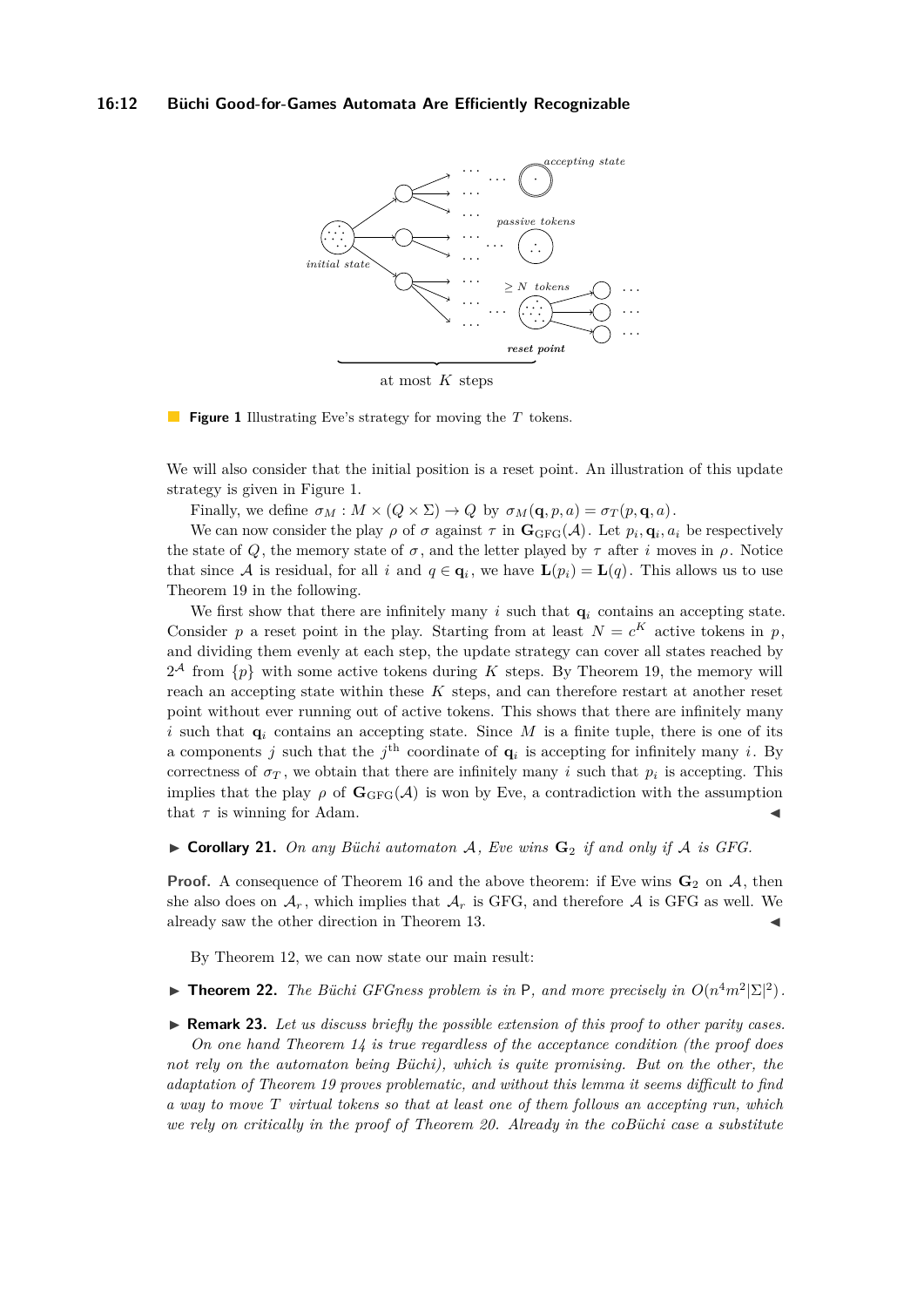*technique is missing, although our current work focuses on using some of the techniques from [\[15\]](#page-13-1) to prove [Theorem 20](#page-10-1) in this case, hoping this will eventually lead to a technique working for any parity condition.*

## **Conclusion**

We showed that the Büchi GFGness problem can be decided in P, by introducing new techniques using token games. While it seems that our proof cannot be directly used to solve efficiently the parity GFGness problem, the game **G**<sup>2</sup> could still be relevant in this more general setting. We did not find any example of a non-GFG parity automaton  $A$  such that Eve wins  $\mathbf{G}_2(\mathcal{A})$ , so in our opinion it is plausible that Eve wins  $\mathbf{G}_2(\mathcal{A})$  if and only if  $A$  is GFG for any parity automaton  $A$ . Since for any fixed acceptance condition (for instance parity condition of fixed degree), the game  $\mathbf{G}_2$  can be solved in P, this would put the GFGness problem in P for any fixed acceptance condition, with an algorithm that is already known.

#### **References**

- <span id="page-12-4"></span>**1** Udi Boker, Denis Kuperberg, Orna Kupferman, and Michał Skrzypczak. Nondeterminism in the Presence of a Diverse or Unknown Future. In *Automata, Languages, and Programming - 40th International Colloquium, ICALP 2013, Riga, Latvia, July 8-12, 2013, Proceedings, Part II*, pages 89–100, 2013.
- <span id="page-12-6"></span>**2** Udi Boker, Orna Kupferman, and Michał Skrzypczak. How Deterministic are Good-For-Games Automata? In *37th IARCS Annual Conference on Foundations of Software Technology and Theoretical Computer Science, FSTTCS 2017, December 11-15, 2017, Kanpur, India*, pages 18:1–18:14, 2017.
- <span id="page-12-1"></span>**3** J. Richard Buchi and Lawrence H. Landweber. Solving Sequential Conditions by Finite-State Strategies. *Transactions of the American Mathematical Society*, 138:295–311, 1969.
- <span id="page-12-9"></span>**4** Cristian S. Calude, Sanjay Jain, Bakhadyr Khoussainov, Wei Li, and Frank Stephan. Deciding parity games in quasipolynomial time. In *Proceedings of the 49th Annual ACM SIGACT Symposium on Theory of Computing, STOC 2017, Montreal, QC, Canada, June 19-23, 2017*, pages 252–263, 2017.
- <span id="page-12-0"></span>**5** Alonzo Church. Application of Recursive Arithmetic to the Problem of Circuit Synthesis. *Journal of Symbolic Logic*, 28(4):289–290, 1963.
- <span id="page-12-3"></span>**6** Thomas Colcombet. The theory of stabilisation monoids and regular cost functions. In *Automata, languages and programming. Part II*, volume 5556 of *Lecture Notes in Comput. Sci.*, pages 139–150, Berlin, 2009. Springer.
- <span id="page-12-5"></span>**7** Thomas Colcombet. Forms of Determinism for Automata (Invited Talk). In *29th International Symposium on Theoretical Aspects of Computer Science, STACS 2012, February 29th - March 3rd, 2012, Paris, France*, pages 1–23, 2012.
- <span id="page-12-8"></span>**8** E. Allen Emerson and Charanjit S. Jutla. Tree Automata, Mu-Calculus and Determinacy (Extended Abstract). In *32nd Annual Symposium on Foundations of Computer Science, San Juan, Puerto Rico, 1-4 October 1991*, pages 368–377, 1991.
- <span id="page-12-7"></span>**9** Kousha Etessami. A Hierarchy of Polynomial-Time Computable Simulations for Automata. In *CONCUR 2002 - Concurrency Theory, 13th International Conference, Brno, Czech Republic, August 20-23, 2002, Proceedings*, pages 131–144, 2002.
- <span id="page-12-2"></span>**10** Thomas A. Henzinger and Nir Piterman. Solving Games Without Determinization. In *Computer Science Logic, 20th International Workshop, CSL 2006, 15th Annual Conference of the EACSL, Szeged, Hungary, September 25-29, 2006, Proceedings*, pages 395–410, 2006.